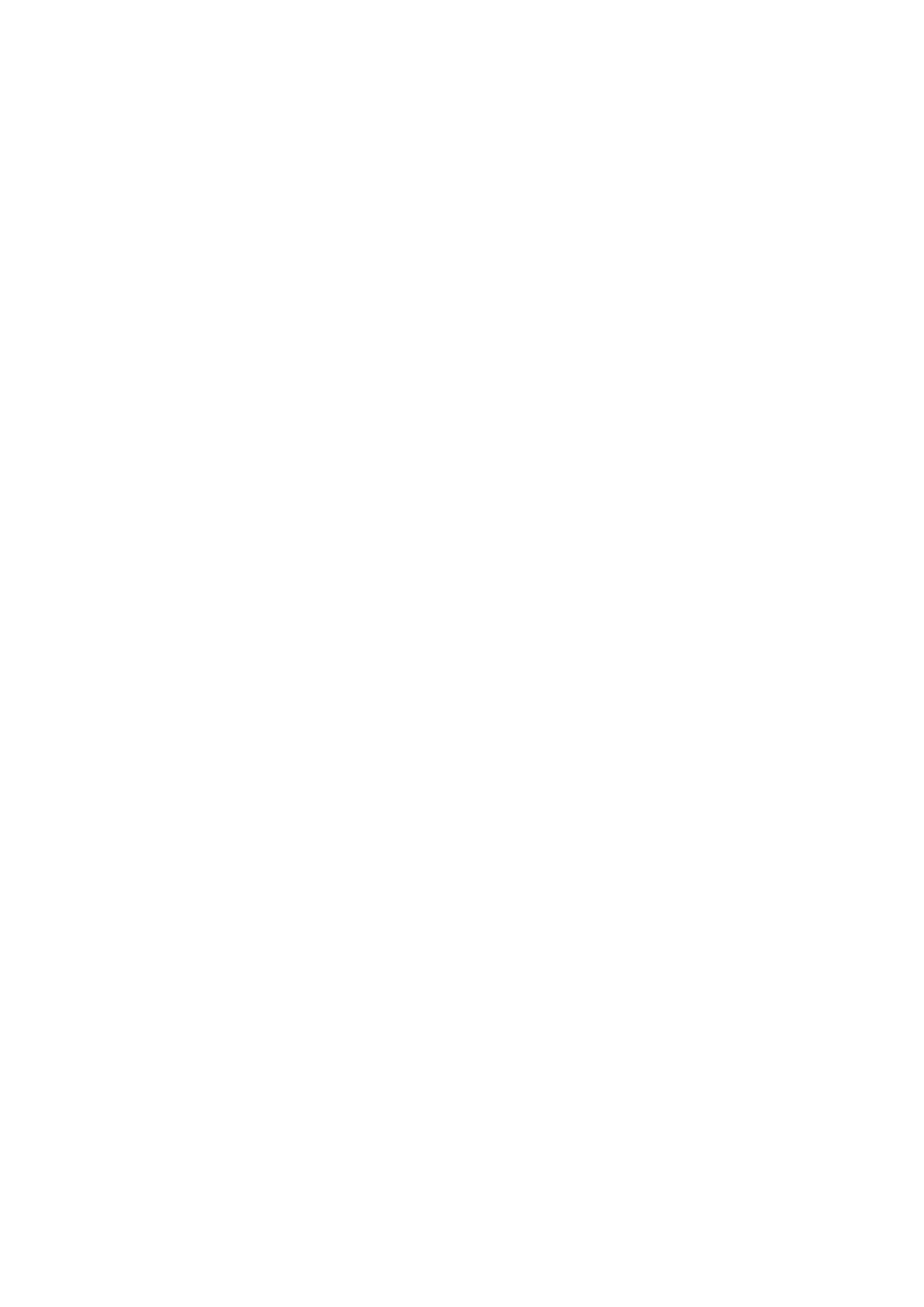

#### **1 Welcome**

Chair K Thomas opened the meeting, welcomed those attending online, and led the meeting in a karakia.

#### **2 Apologies**

There were no apologies.

## **3 Declaration of Interest**

Members are reminded of the need to be vigilant to stand aside from decision making when a conflict arises between their role as a member and any private or other external interest they might have. Specifically, members are asked to identify any new interests they have not previously disclosed, an interest that might be considered as a conflict of interest with a matter on the agenda.

The following are declared interests of the Whau Local Board:

| <b>Member</b>                     | <b>Organisation</b>                                                                                                                                                                                                                                                                      | <b>Position</b>                                                       |
|-----------------------------------|------------------------------------------------------------------------------------------------------------------------------------------------------------------------------------------------------------------------------------------------------------------------------------------|-----------------------------------------------------------------------|
| <b>Kay Thomas</b>                 | New Lynn Citizens Advice Bureau<br>$\bullet$<br>Friends of Arataki<br>$\bullet$<br><b>Western Quilters</b><br>$\bullet$<br>Citizens Advice Bureau<br>$\bullet$<br>Waitākere Board<br>Literacy Waitākere Board<br>$\bullet$                                                               | Volunteer<br>Committee member<br>Member<br>Chair<br>Member            |
| <b>Susan Zhu</b>                  | <b>Chinese Oral History Foundation</b><br>$\bullet$<br>The Chinese Garden Steering<br>$\bullet$<br><b>Committee of Auckland</b><br><b>Chinese Medicine Council of New</b><br>$\bullet$<br>Zealand                                                                                        | Committee member<br>Board member<br><b>Board Member</b>               |
| <b>Fasitua</b><br>Amosa           | Equity NZ<br>$\bullet$<br>Massive Theatre Company<br>$\bullet$<br><b>Avondale Business Association</b><br>$\bullet$                                                                                                                                                                      | <b>Vice President</b><br>Board member<br>A family member is the Chair |
| <b>Catherine</b><br><b>Farmer</b> | Avondale-Waterview Historical<br>$\bullet$<br>Society<br><b>Blockhouse Bay Historical Society</b><br>$\bullet$<br><b>Portage Licensing Trust</b><br>$\bullet$<br><b>Blockhouse Bay Bowls</b><br>$\bullet$<br>Forest and Bird organisation<br>$\bullet$<br><b>Grey Power</b><br>$\bullet$ | Member<br>Member<br><b>Trustee</b><br>Patron<br>Member<br>Member      |
| Te'eva Matafai                    | <b>Pacific Events and Entertainment</b><br>$\bullet$<br><b>Trust</b><br>Miss Samoa NZ<br>$\bullet$<br>Malu Measina Samoan Dance<br>$\bullet$<br>Group                                                                                                                                    | Co-Founder<br><b>Director</b><br>Director/Founder                     |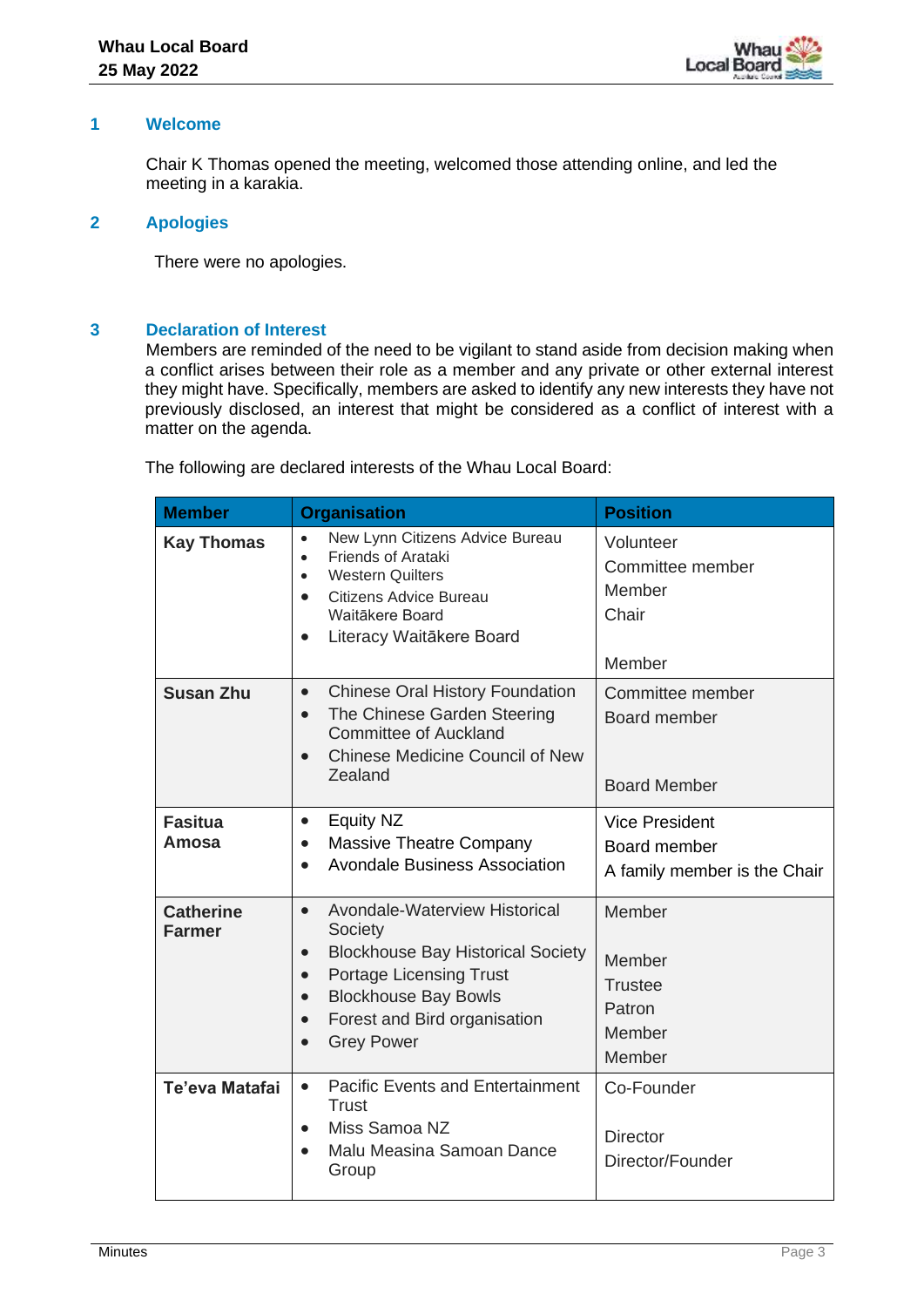| <b>Member</b>       | <b>Organisation</b>                                                                                                                                                                          | <b>Position</b>                                                                                |
|---------------------|----------------------------------------------------------------------------------------------------------------------------------------------------------------------------------------------|------------------------------------------------------------------------------------------------|
|                     | <b>Aspire Events</b>                                                                                                                                                                         | <b>Director</b>                                                                                |
| <b>Warren Piper</b> | New Lynn RSA<br>New Lynn Business Association                                                                                                                                                | Associate member<br>Member                                                                     |
| <b>Jessica Rose</b> | Women in Urbanism-Aotearoa,<br>$\bullet$<br><b>Auckland Branch</b><br>Forest & Bird<br><b>Big Feels Club</b><br><b>Frocks on Bikes</b><br><b>Bike Auckland</b><br>Department of Conservation | Committee member<br>Member<br>Patron<br>Former co-chair<br>Former committee member<br>Employee |

# **Member appointments**

Local board members are appointed to the following bodies. In these appointments the local board members represent Auckland Council.

| <b>External organisation</b>                                 | <b>Leads</b>        | <b>Alternate</b>                  |
|--------------------------------------------------------------|---------------------|-----------------------------------|
| <b>Aircraft Noise Community</b><br><b>Consultative Group</b> | <b>Warren Piper</b> | <b>Catherine Farmer</b>           |
| <b>Avondale Business</b><br><b>Association</b>               | Kay Thomas          | <b>Warren Piper</b>               |
| <b>Blockhouse Bay Business</b><br><b>Association</b>         | <b>Warren Piper</b> | Fasitua Amosa                     |
| <b>New Lynn Business</b><br><b>Association</b>               | Susan Zhu           | Kay Thomas<br><b>Warren Piper</b> |
| <b>Rosebank Business</b><br><b>Association</b>               | Fasitua Amosa       | <b>Warren Piper</b>               |
| <b>Whau Coastal Walkway</b><br><b>Environmental Trust</b>    | Fasitua Amosa       | Jessica Rose                      |

NOTE: Chair K Thomas declared an interest in Literacy Waitākere as a newly appointed Board Member.

NOTE: Member S Zhu declared an interest in the Chinese Medicine Council of New Zealand as newly appointed Board Member.

## **4 Confirmation of Minutes**

Resolution number WH/2022/43

MOVED by Chairperson K Thomas, seconded by Deputy Chairperson F Amosa:

**That the Whau Local Board:**

**a) confirm the minutes of its ordinary meeting, held on Wednesday, 27 April 2022, and the minutes of its extraordinary meeting, held on Wednesday, 11 May 2022, as true and correct.**

## **CARRIED**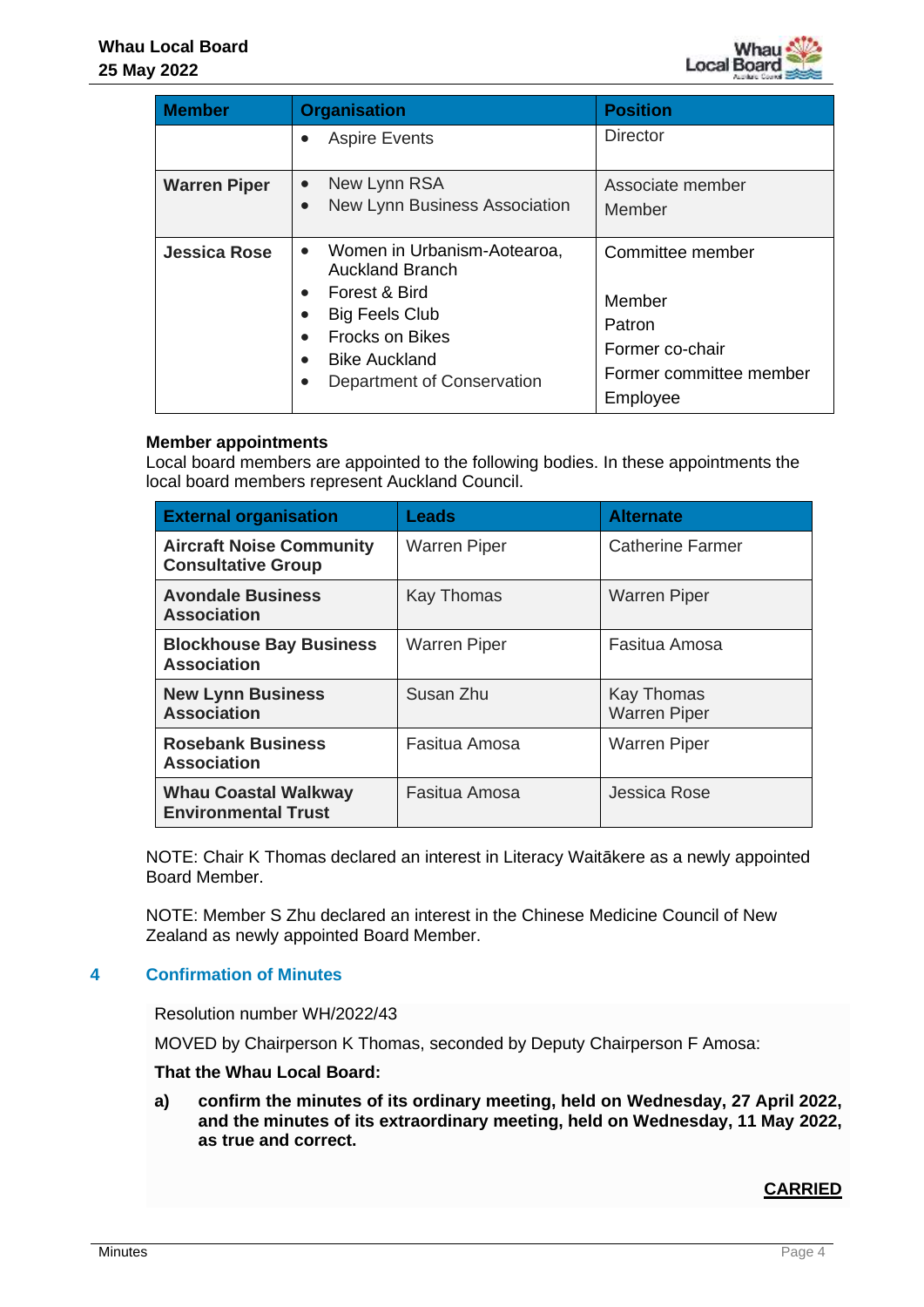

#### **5 Leave of Absence**

There were no leaves of absence.

**6 Acknowledgements**

There were no acknowledgements.

#### **7 Petitions**

There were no petitions.

#### **8 Deputations**

# **8.1 Deputation - Health Freedom New Zealand Petition**

Resolution number WH/2022/44

MOVED by Chairperson K Thomas, seconded by Deputy Chairperson F Amosa:

# **That the Whau Local Board:**

**a) receive the presentation on the rights of citizens to use community facilities without discrimination on the basis of vaccination status, and thank Kevin Murphy and Laurie Ross for their attendance.**

**CARRIED**

#### **8.2 Deputation - Golf New Zealand**

Resolution number WH/2022/45

MOVED by Chairperson K Thomas, seconded by Member W Piper:

#### **That the Whau Local Board:**

**a) receive the presentation on the draft Auckland Golf Investment Plan, and thank Hana-Rae Seifert, Legal Counsel Golf New Zealand, and Thiem Nguyen, General Manager Golf & Community Development, for their attendance.**

**CARRIED**

## **9 Public Forum**

There was no public forum.

#### **10 Extraordinary Business**

There was no extraordinary business.

## **11 Whau Ward Councillor's update**

Resolution number WH/2022/46

MOVED by Chairperson K Thomas, seconded by Deputy Chairperson F Amosa:

**That the Whau Local Board:**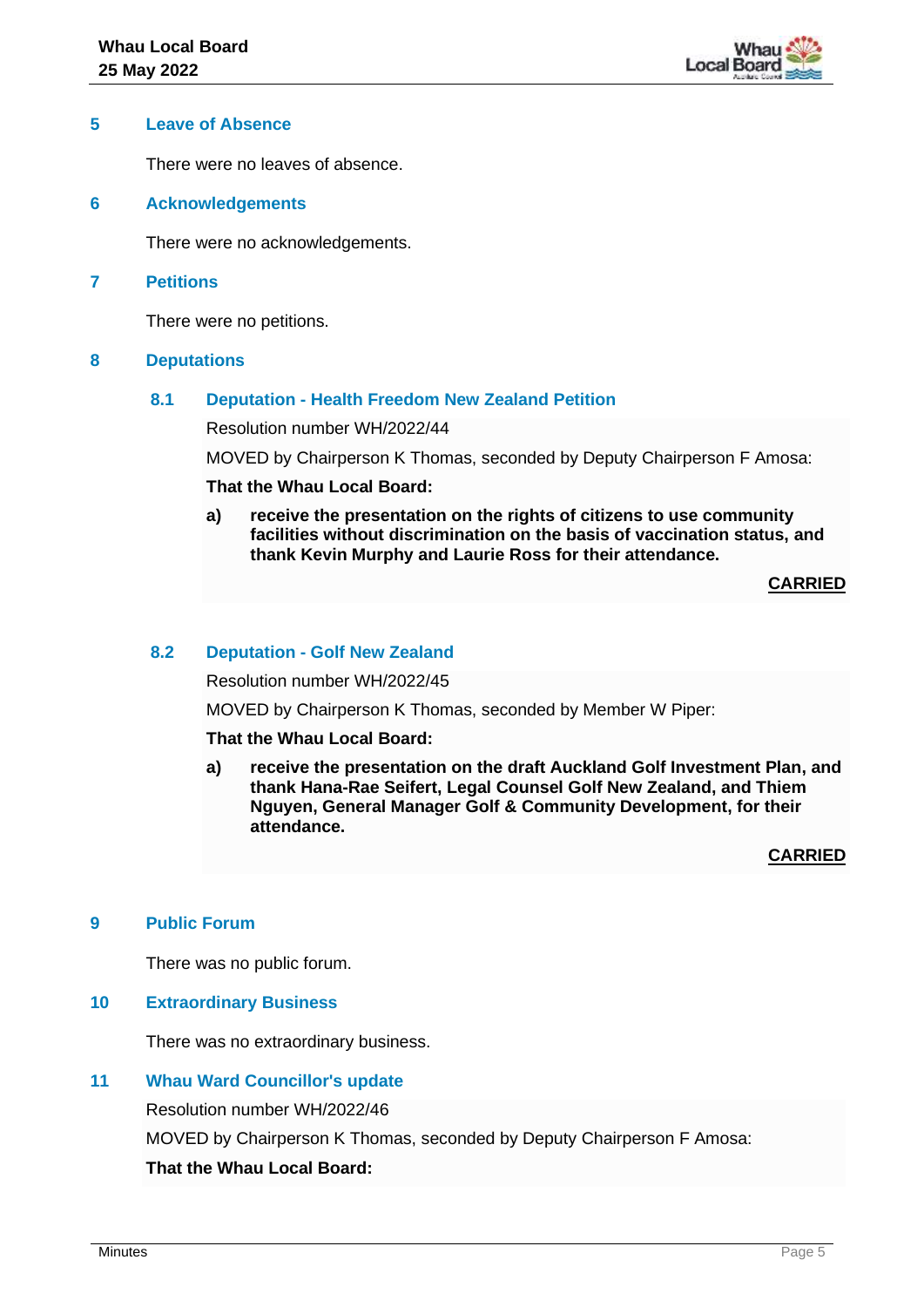**a) receive the report from Whau Ward Councillor, Tracy Mulholland.**

# **CARRIED**

## **12 Notice of Motion: Member J Rose to recommend that Auckland Transport investigate, standardise and reduce the cost for ANZAC Traffic Management Plans**

Resolution number WH/2022/47

MOVED by Member J Rose, seconded by Chairperson K Thomas:

#### **That the Whau Local Board:**

- **a) note the significant cost relative to the ANZAC Day and other community events required by the associated Traffic Management Plan [TMP].**
- **b) note the ANZAC parades take the same route requiring the same management year on year, merely requiring a change of date.**
- **c) note that the prohibitive cost relative to the ANZAC Day events required by a TMP may result in the inability to fund further ANZAC Day Parades in New Lynn and Avondale.**
- **d) note the positive community outcomes of holding these commemorative events including kotahitanga/unity in learning from the past to keep peace in the future.**
- **e) note with respect the contribution and suffering of all those from Australia and New Zealand, who have served and died in all wars, conflicts, and peacekeeping operations.**
- **f) note that other potential community events do not proceed at times because of the financial demands of traffic management and Traffic Management Plans.**
- **g) request that Auckland Transport provide a detailed cost breakdown of what constitutes a TMP for the ANZAC Parades for both New Lynn and Avondale RSAs.**
- **h) request that Auckland Transport investigate where costs can be reduced in the development of TMPs for ANZAC Day Parades in New Lynn and Avondale.**
- **i) request that Auckland Transport investigate the overall cost of traffic management provided to Local Boards and whether Traffic Management Companies charge the Auckland Council group a higher rate than charged to private companies and organisations.**
- **j) recommend that Auckland Transport develop one standardised template for TMPs that may be replicated without additional cost year on year.**
- **k) thank Auckland Transport for their support for the ANZAC Day Parades in New Lynn and Avondale.**
- **l) request that this Notice of Motion be forwarded to all local boards, the Mayor, all Councillors and the Board of Auckland Transport for their information.**

**CARRIED**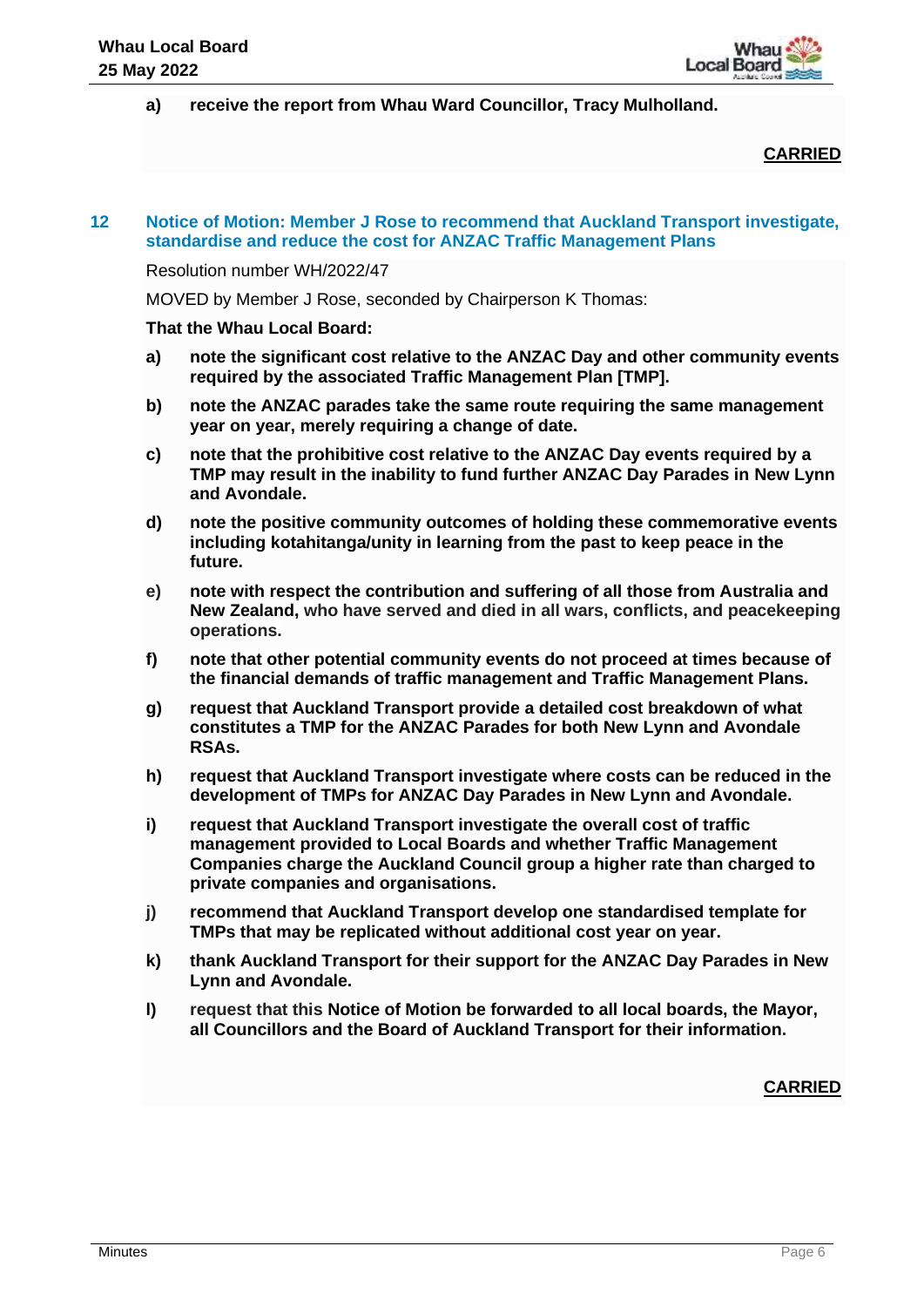# **13 Whau Local Board Grants Programme 2022/2023**

Resolution number WH/2022/48

MOVED by Chairperson K Thomas, seconded by Member S Zhu:

# **That the Whau Local Board:**

**a) adopt the Whau Grants Programme 2022/2023.**

# **CARRIED**

# **14 Whau Local and Multiboard Grant Rounds Two 2021/2022 grant allocations**

Resolution number WH/2022/49

MOVED by Chairperson K Thomas, seconded by Member C Farmer:

#### **That the Whau Local Board:**

**a) agree to fund, part-fund, or decline each application in Whau Local Grant Round Two 2021/2022 as follows:** 

| <b>Application</b><br>ID | <b>Organisation</b>                                                 | <b>Main focus</b>  | <b>Requesting</b><br>funding for                                                                                                                      | <b>Amount</b><br>allocated |
|--------------------------|---------------------------------------------------------------------|--------------------|-------------------------------------------------------------------------------------------------------------------------------------------------------|----------------------------|
| LG2221-<br>2201          | <b>Auckland</b><br><b>Pilipino Trust</b>                            | <b>Community</b>   | <b>Towards</b><br>decorations and<br>wages at Rizal<br><b>Reserve and</b><br><b>New Lynn</b><br><b>Community</b><br>Centre on 11<br><b>June 2022</b>  | \$2,000.00                 |
| LG2221-<br>2203          | <b>Encounter</b><br>Hope<br>foundation                              | <b>Community</b>   | <b>Towards</b><br>computers and<br>computer<br>equipment at<br>4109A Great<br><b>North Road from</b><br>2 June 2022 to<br>30 June 2022                | \$1,099.00                 |
| LG2221-<br>2204          | <b>Shager</b><br>Ethiopian<br><b>Entertainment</b><br><b>NZ Inc</b> | <b>Community</b>   | <b>Towards hall</b><br>hire.<br>decorations and<br>instructor costs<br>at Mt Roskill<br><b>Memorial Hall</b><br>from June 2022<br>to December<br>2022 | \$751.54                   |
| LG2221-<br>2205          | <b>Green Bay</b><br><b>Community</b><br><b>House</b>                | <b>Environment</b> | <b>Towards four</b><br>Compost bins,<br>drag fork and<br>thermometer in<br><b>Green Bay</b><br><b>Community</b>                                       | \$1,000.00                 |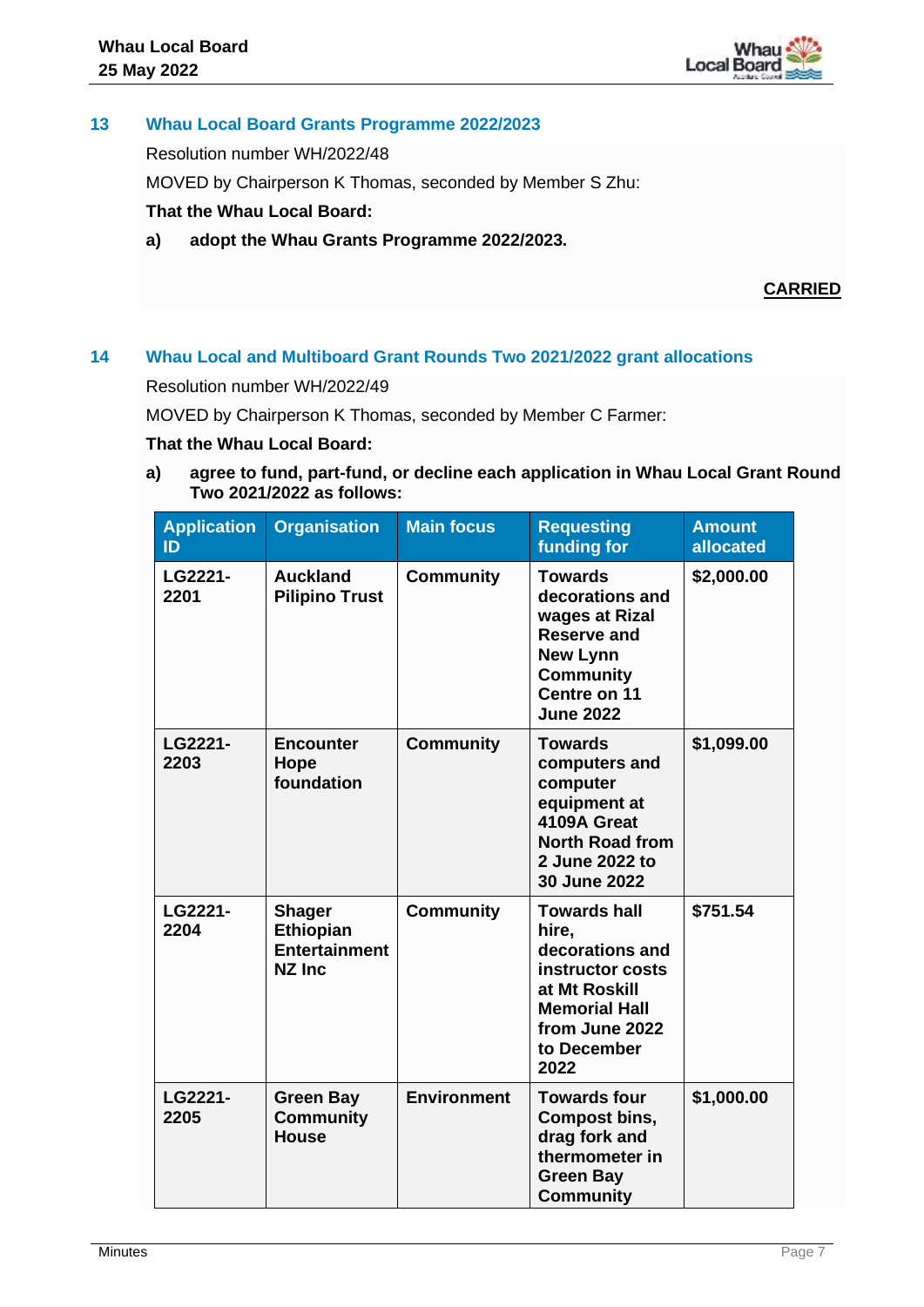

|                 |                                                                               |                                | <b>House from July</b><br>2022 to February<br>2023                                                                                                                                                                              |            |
|-----------------|-------------------------------------------------------------------------------|--------------------------------|---------------------------------------------------------------------------------------------------------------------------------------------------------------------------------------------------------------------------------|------------|
| LG2221-<br>2206 | <b>Avondale</b><br><b>Business</b><br><b>Association</b>                      | <b>Community</b>               | <b>Towards Māori</b><br>wardens<br>operational<br>costs, this<br>includes safety<br>equipment,<br>kitchen ware<br>and<br>consumables in<br><b>Avondale Town</b><br><b>Centre from</b><br><b>June 2022 to</b><br><b>May 2023</b> | \$3,500.00 |
| LG2221-<br>2208 | <b>Asthma New</b><br><b>Zealand</b><br>Incorporated                           | <b>Community</b>               | <b>Towards</b><br>operating costs<br>for west<br><b>Auckland mobile</b><br>asthma nurse<br>educator in<br><b>Auckland from</b><br><b>July 2022 to</b><br>December 2022                                                          | \$0.00     |
| LG2221-<br>2209 | <b>Doughnut</b><br><b>Economics</b><br><b>Advocates</b><br><b>New Zealand</b> | <b>Community</b>               | <b>Towards Repair</b><br>Café event in<br><b>New Lynn</b><br><b>Community</b><br><b>Center from</b><br><b>June 2022 to</b><br>December 2022                                                                                     | \$2,000.00 |
| LG2221-<br>2211 | <b>Auckland Ice</b><br><b>Hockey</b><br><b>Association</b>                    | <b>Sport and</b><br>recreation | <b>Towards the</b><br>learn to play<br>hockey project<br>in Paradice Ice<br><b>Skating</b><br><b>Avondale from</b><br><b>June 2022 to</b><br>August 2022                                                                        | \$0.00     |
| LG2221-<br>2212 | Youthline<br><b>Auckland</b><br><b>Charitable</b><br><b>Trust</b>             | <b>Community</b>               | <b>Towards</b><br>Youthline<br>operational<br>costs in<br>Youthline<br>House, 13<br><b>Maidstone St,</b><br><b>Grey Lynn from</b>                                                                                               | \$500.00   |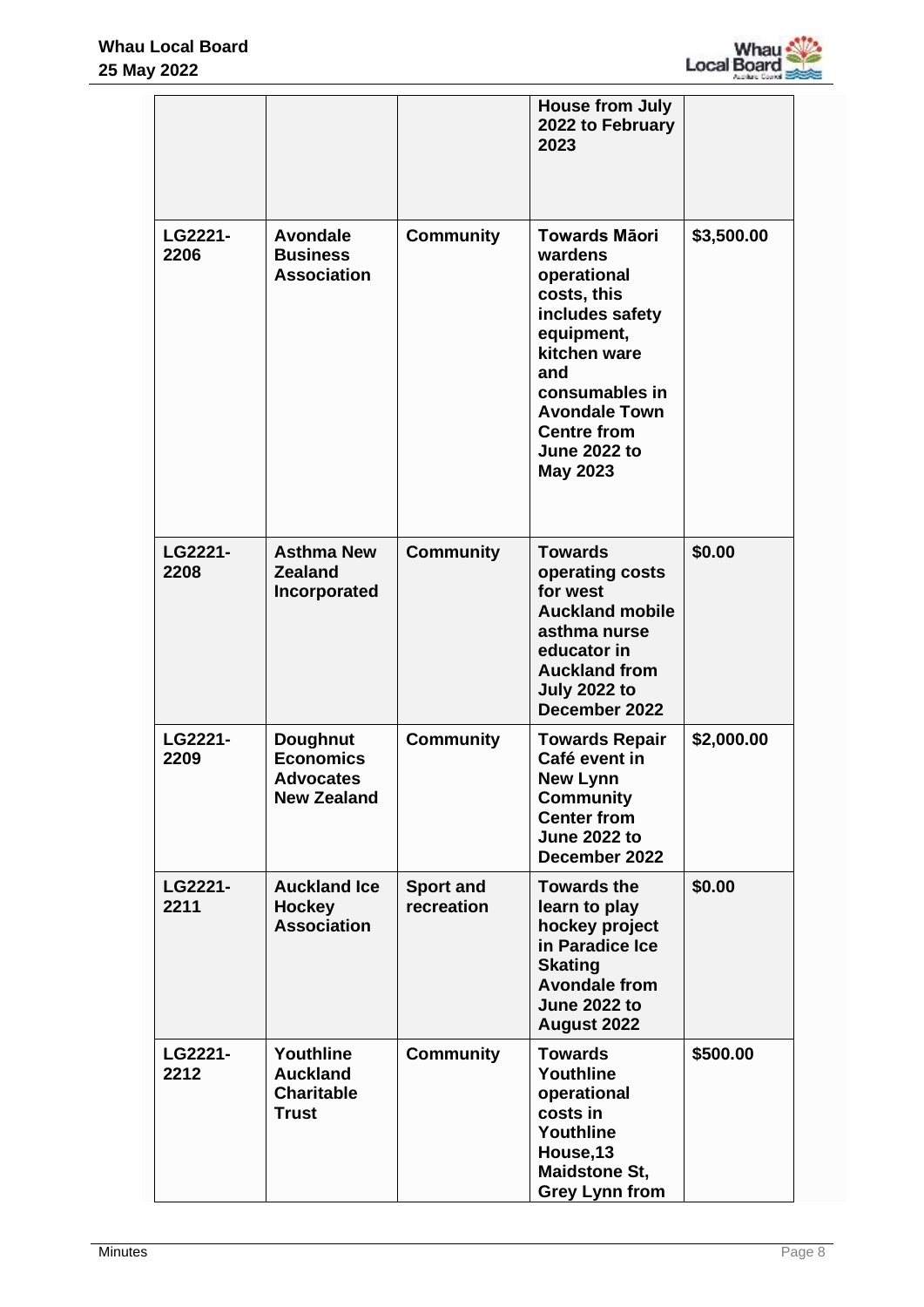

|                 |                                                                                     |                                | <b>June 2022 to</b><br><b>March 2023</b>                                                                                                                                               |            |
|-----------------|-------------------------------------------------------------------------------------|--------------------------------|----------------------------------------------------------------------------------------------------------------------------------------------------------------------------------------|------------|
| LG2221-<br>2213 | <b>The Period</b><br><b>Place</b>                                                   | <b>Community</b>               | <b>Towards</b><br>purchasing<br>reusable and<br>disposable<br>period products<br>to be donated in<br>the Whau area<br>from June 2022<br>to May 2023                                    | \$1,000.00 |
| LG2221-<br>2214 | <b>Bay Olympic</b><br>Soccer &<br><b>Sports Club</b><br><b>Assoc</b>                | <b>Sport and</b><br>recreation | <b>Towards facility</b><br>improvement in<br>Bay Olympic, 36<br>Portage Road,<br><b>New Lynn from</b><br>October 2022 to<br>December 2022                                              | \$0.00     |
| LG2221-<br>2215 | <b>New Lynn</b><br>Kindergarten<br>(Auckland<br>Kindergarten<br><b>Association)</b> | <b>Community</b>               | <b>Towards fence</b><br>installation to<br>develop a<br>vegetable<br>garden in New<br>Lynn<br>Kindergarten<br>from June 2022<br>to July 2022                                           | \$1,600.00 |
| LG2221-<br>2217 | <b>Maryann</b><br><b>Savage</b>                                                     | <b>Historic</b><br>Heritage    | <b>Towards</b><br>Heritage<br><b>Restoration of</b><br>family home in<br><b>76 Astley</b><br><b>Avenue, New</b><br>Lynn from June<br>2022 to June<br>2024                              | \$0.00     |
| LG2221-<br>2218 | <b>New Lynn</b><br><b>Tennis Sports</b><br>and Social<br>Club Inc.                  | <b>Sport and</b><br>recreation | <b>Towards</b><br>purchase of<br>tennis balls and<br>racquets and<br>tennis coaching<br>costs for juniors<br>in New Lynn<br><b>Tennis Club</b><br>from May 2022<br>to December<br>2022 | \$1,000.00 |
| LG2221-<br>2219 | <b>Fakatoukatea</b><br><b>Trust</b>                                                 | <b>Community</b>               | <b>Towards the</b><br>purchase of 12<br><b>industrial</b><br>sewing<br>machines in Te<br>Pae o Kura, 126                                                                               | \$1,000.00 |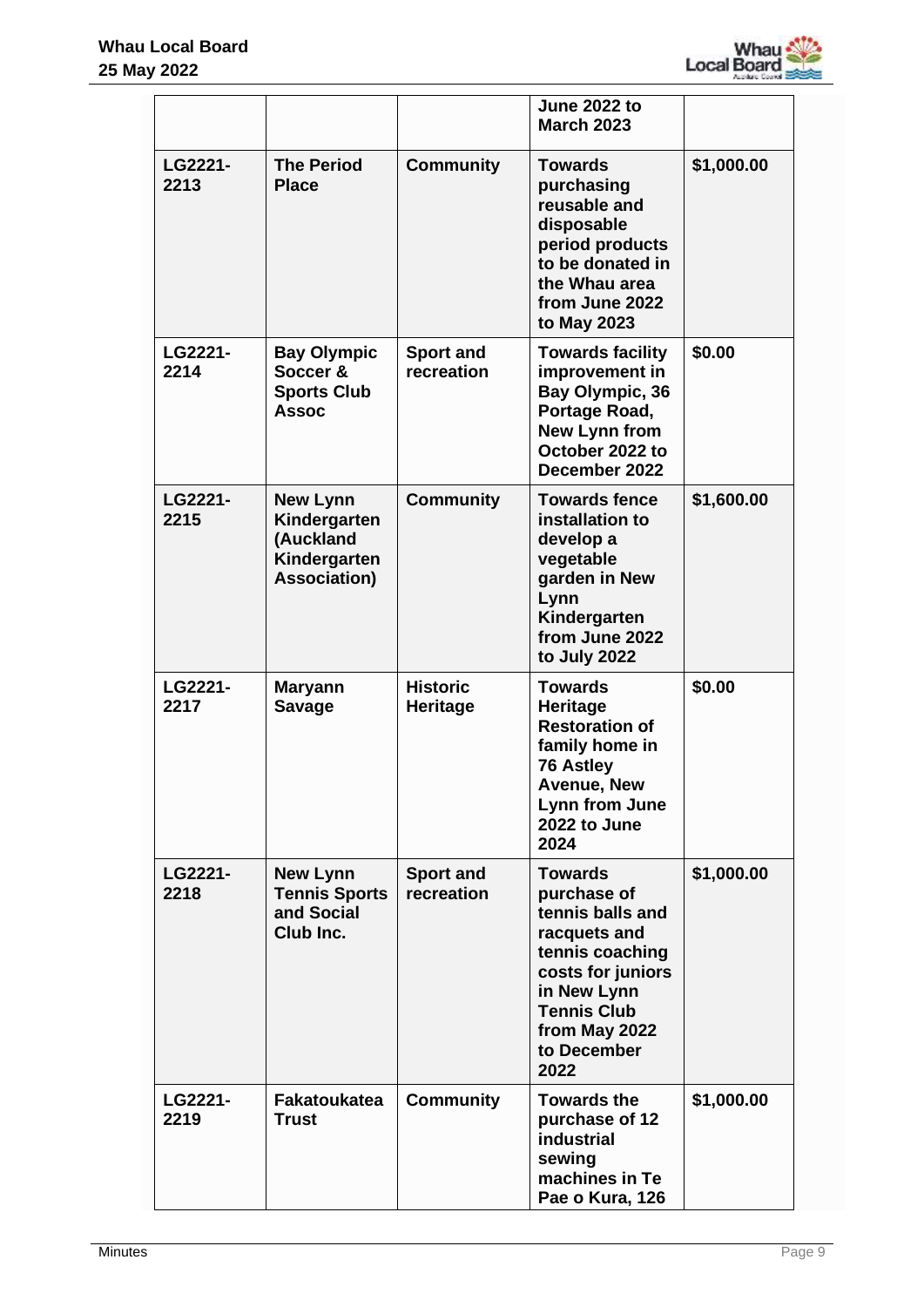

|                 |                                                                                                                                                  |                                | Awaroa Road,<br><b>Sunnyvale from</b><br>December 2022<br>to January 2023                                                                                                                                                                                                                   |            |
|-----------------|--------------------------------------------------------------------------------------------------------------------------------------------------|--------------------------------|---------------------------------------------------------------------------------------------------------------------------------------------------------------------------------------------------------------------------------------------------------------------------------------------|------------|
| LG2221-<br>2220 | <b>Shared</b><br><b>Garden Space</b><br><b>Under the</b><br>umbrella of<br><b>Whau The</b><br><b>People</b><br><b>Charitable</b><br><b>Trust</b> | <b>Community</b>               | <b>Towards</b><br>purchasing<br>seeds,<br>seedlings,<br>gardening<br>equipment, slug<br>pellets,<br>compost, soil,<br>gardening tools,<br>advertising and<br>signage for a<br>shared garden<br>space in 99<br>Rosebank Road,<br><b>Avondale from</b><br><b>June 2022 to</b><br>October 2022 | \$2,000.00 |
| LG2221-<br>2221 | <b>Afghans</b><br><b>Funeral</b><br><b>Services</b><br><b>Charity in</b><br><b>New Zealand</b>                                                   | <b>Community</b>               | <b>Towards</b><br>purchase of<br>laptop, storage<br>cupboard,<br>stationery and<br>hall hire in<br><b>Auckland City</b><br>from November<br>2022 to<br>December 2023                                                                                                                        | \$1,000.00 |
| LG2221-<br>2222 | <b>Asylum</b><br><b>Seekers</b><br><b>Support Trust</b>                                                                                          | <b>Sport and</b><br>recreation | <b>Towards</b><br>purchasing<br>exercise<br>equipment and<br>building storage<br>to shelter the<br>equipment in<br>229 Blockhouse<br>Bay Road,<br><b>Avondale from</b><br><b>June 2022 to</b><br><b>July 2023</b>                                                                           | \$748.95   |
| LG2221-<br>2223 | <b>New Windsor</b><br><b>School Board</b><br>of Trustees                                                                                         | <b>Arts and</b><br>culture     | <b>Towards Kapa</b><br><b>Haka uniforms</b><br>for Kapa Haka<br>groups in New<br><b>Windsor School</b><br>from June 2022<br>to January 2028                                                                                                                                                 | \$2,000.00 |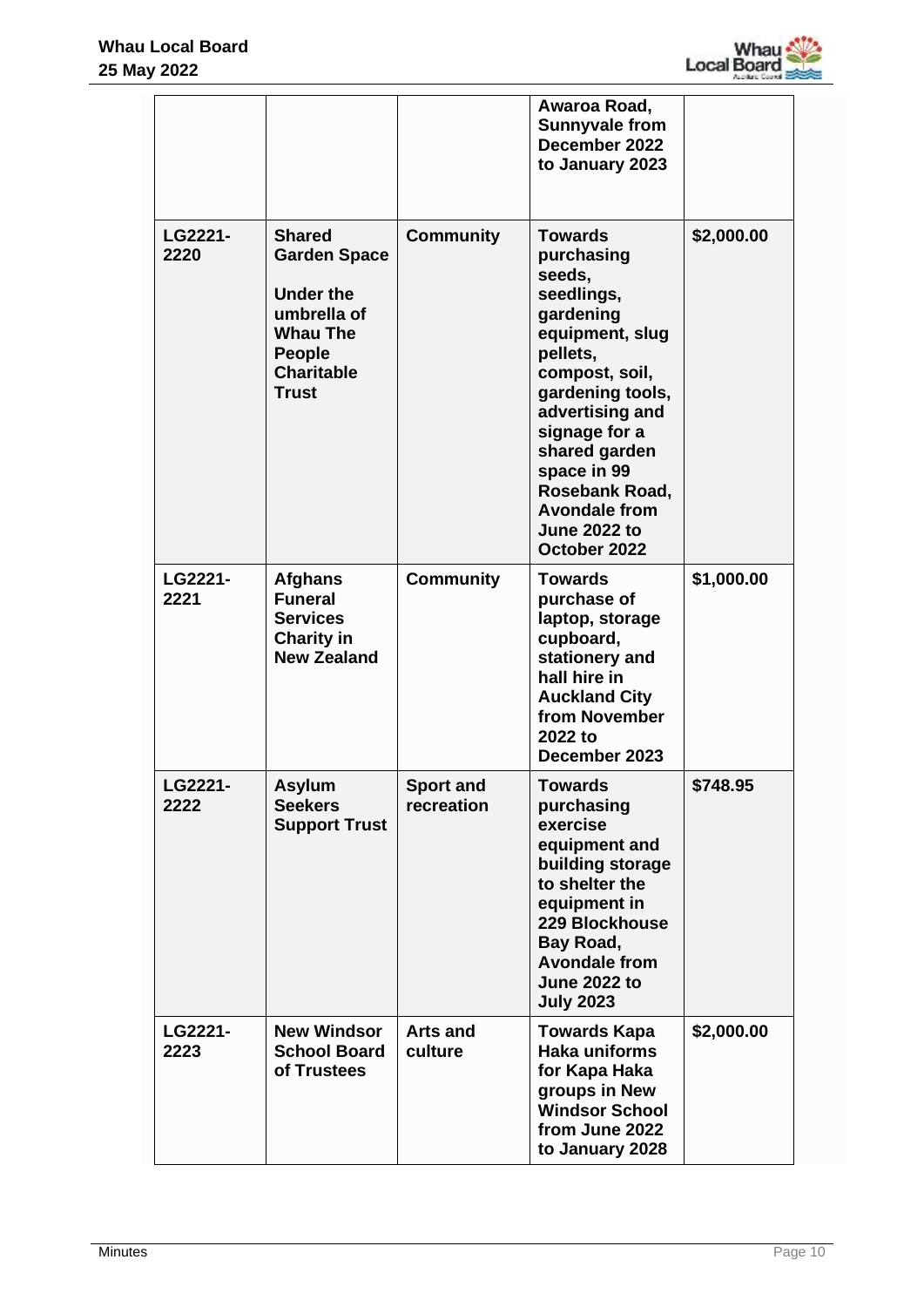

| <b>Community</b><br><b>Centre from</b><br>August 2022 to<br>December 2022                                                                                                                                                                                                                                                                                                                                                                                     |             |
|---------------------------------------------------------------------------------------------------------------------------------------------------------------------------------------------------------------------------------------------------------------------------------------------------------------------------------------------------------------------------------------------------------------------------------------------------------------|-------------|
| LG2221-<br><b>Community</b><br><b>Towards</b><br>Graeme<br>2226<br>salaries of<br><b>Dingle</b><br><b>Foundation</b><br>trained Kiwi Can<br><b>Auckland</b><br><b>Leaders in</b><br><b>Kelston Primary</b><br>School, 5<br><b>Archibald Road,</b><br>Kelston, from<br><b>June 2022 to</b><br>September 2022                                                                                                                                                   | \$0.00      |
| <b>Environment</b><br>LG2221-<br><b>Whau Coastal</b><br><b>Towards the</b><br>2227<br><b>Walkway</b><br>costs of<br><b>Environmenta</b><br>laboratory<br>I Trust<br>testing and<br>collection of<br>samples for<br><b>Whau river</b><br>water quality<br>monitoring from<br><b>June 2022 to</b><br><b>June 2023</b>                                                                                                                                           | \$2,000.00  |
| LG2221-<br><b>Environment</b><br><b>Auckland</b><br><b>Towards costs</b><br>2228<br><b>King Tides</b><br>of design,<br><b>Initiative</b><br>production,<br>installation and<br>under the<br>launch of<br><b>CoastSnap</b><br>umbrella of<br>beach<br><b>The</b><br>Institution of<br>monitoring<br><b>Professional</b><br>device in<br><b>Archibald Park</b><br><b>Engineers</b><br><b>New Zealand</b><br>from June 2022<br>to December<br><b>Inc</b><br>2022 | \$0.00      |
| <b>Total</b>                                                                                                                                                                                                                                                                                                                                                                                                                                                  | \$25,199.49 |

**b) agree to fund, part-fund or decline each application received in Multiboard Grant Round Two 2021/2022as follows:**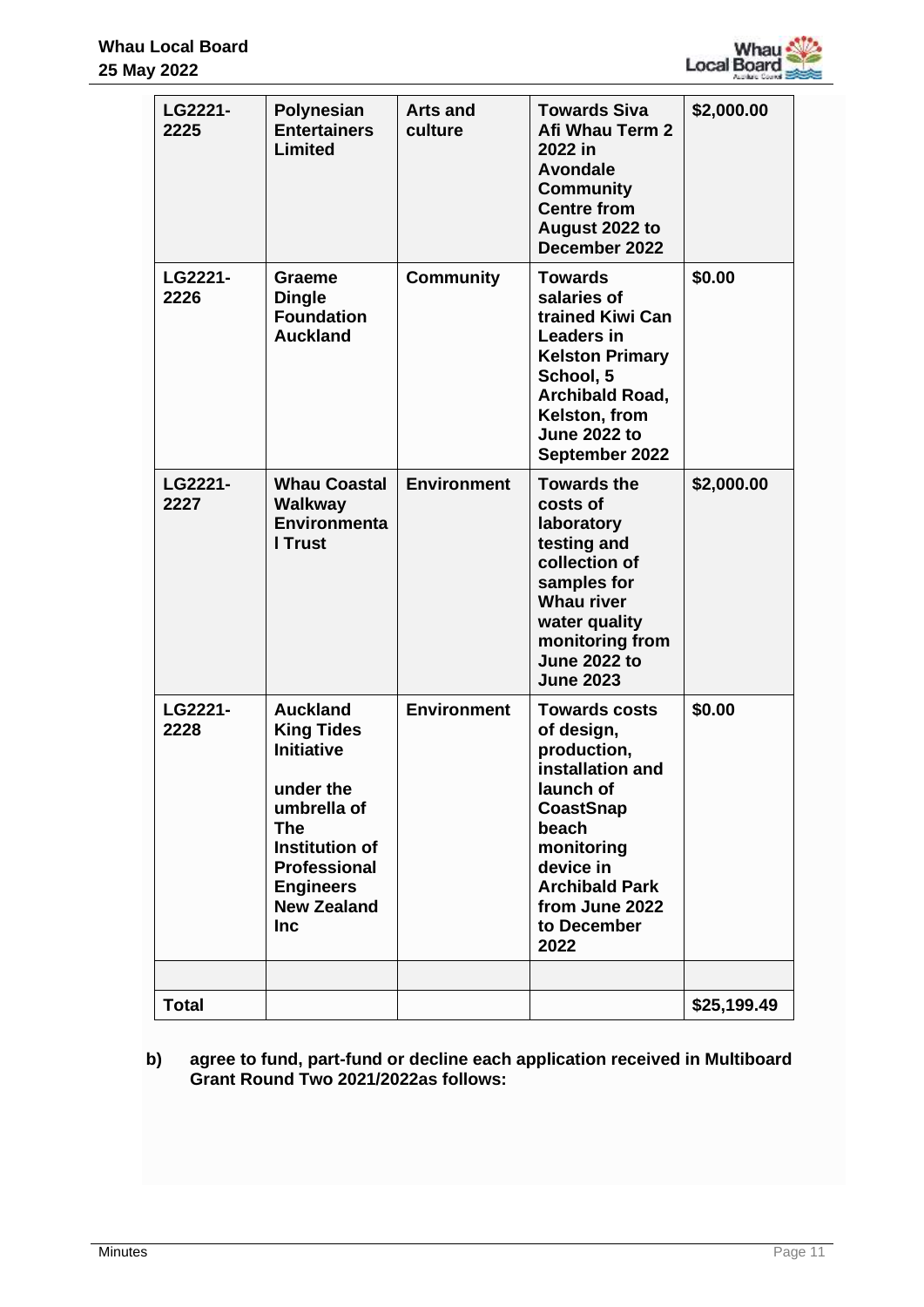

| <b>Application</b><br>ID | <b>Organisation</b>                                                 | <b>Main focus</b>              | <b>Requesting</b><br>funding for                                                                                                                                                                                                                | <b>Amount</b><br>allocated |
|--------------------------|---------------------------------------------------------------------|--------------------------------|-------------------------------------------------------------------------------------------------------------------------------------------------------------------------------------------------------------------------------------------------|----------------------------|
| MB2022-<br>202           | <b>Re-Creators</b><br><b>Charitable</b><br><b>Trust</b>             | <b>Community</b>               | <b>Towards free</b><br>or subsidised<br>classes of<br>Community<br><b>Upcycling</b><br><b>DIY</b><br>Workshops in<br>various<br>locations in<br><b>Auckland</b><br>(June 2022 -<br><b>March 2023)</b>                                           | \$0.00                     |
| MB2022-<br>204           | <b>The</b><br><b>Auckland</b><br><b>Association</b><br>Incorporated | <b>Sport and</b><br>recreation | <b>Towards</b><br>ongoing<br>operating<br>expenses for<br>facilitating<br>softball<br>leagues and<br>tournaments<br>in the<br><b>Auckland</b><br><b>Region from</b><br><b>July 2022 to</b><br><b>December</b><br>2022                           | \$0.00                     |
| MB2022-<br>205           | <b>New Zealand</b><br><b>Eid Day</b><br><b>Trust Board</b>          | <b>Community</b>               | <b>Towards the</b><br>cost of venue<br>hire, sound,<br>video and<br>electrical<br>costs,<br>entertainment<br>games,<br>furniture and<br>fixtures,<br>volunteers,<br>marketing<br>and<br>ambulance<br>hire, for the<br><b>2022 NZ Eid</b><br>day | \$1,500.00                 |
| MB2022-<br>206           | <b>Waitäkere</b><br><b>Adult</b><br>Literacy Inc.                   | <b>Community</b>               | <b>Towards rent</b><br>and tutor<br>wages to<br>carry out<br>literacy and<br>numeracy<br>programmes<br>at Great<br><b>North Road</b><br><b>New Lynn</b>                                                                                         | \$1,500.00                 |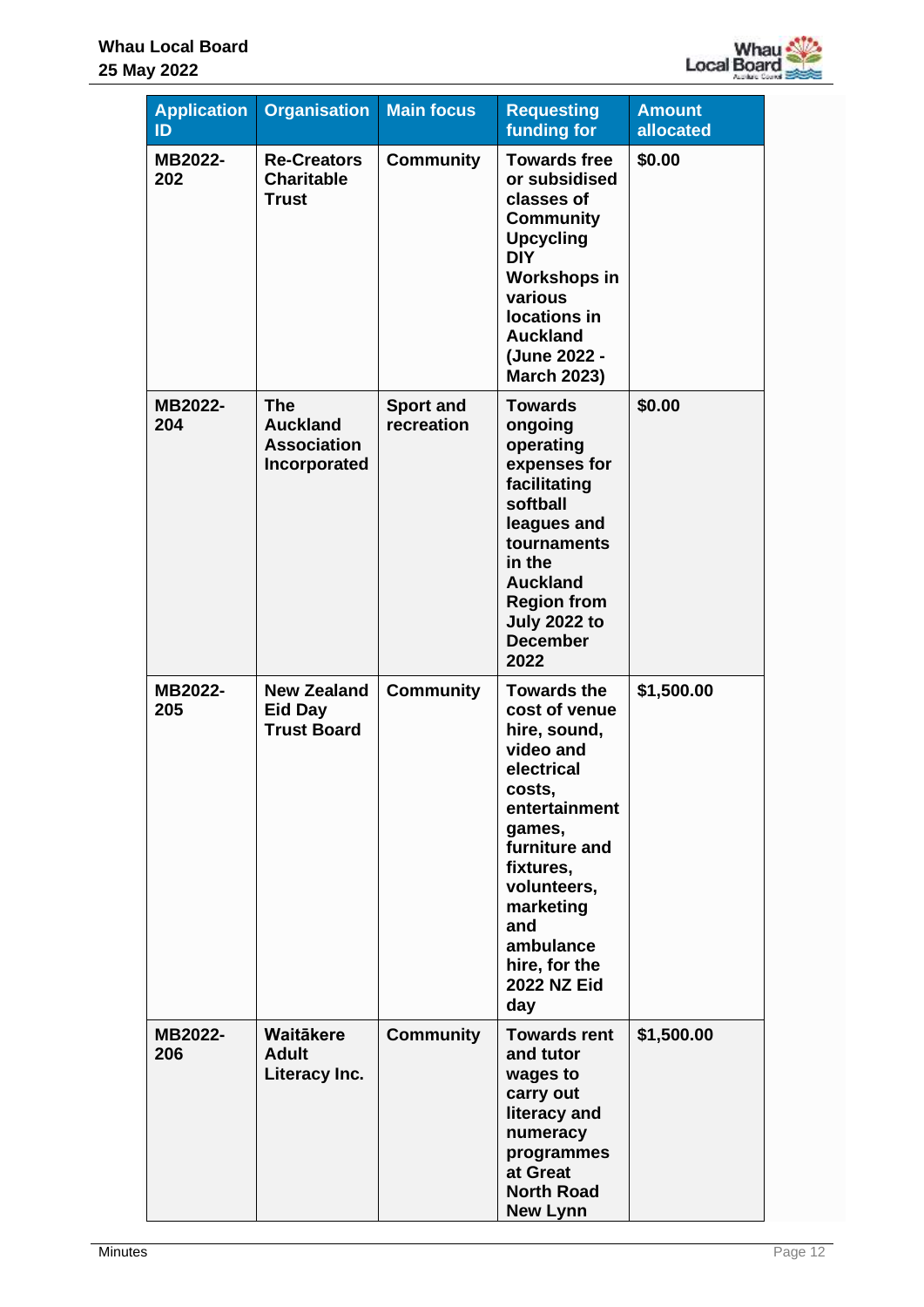

|                       |                                                                                         |                  | (June 2022 -<br><b>December</b><br>2023)                                                                                                                                                                                 |            |
|-----------------------|-----------------------------------------------------------------------------------------|------------------|--------------------------------------------------------------------------------------------------------------------------------------------------------------------------------------------------------------------------|------------|
| MB2022-<br>215        | <b>The Reading</b><br><b>Revolution</b>                                                 | <b>Community</b> | <b>Towards</b><br>wages of the<br>manager<br>delivering the<br>"Readers<br><b>Leaders</b><br>programme"                                                                                                                  | \$0.00     |
| MB2022-<br>219        | Young<br><b>Workers</b><br><b>Resource</b><br><b>Centre</b>                             | <b>Community</b> | <b>Towards</b><br>education<br>coordinator<br>wages and<br>mileage from<br>June 2022 -<br><b>March 2023</b>                                                                                                              | \$1,500.00 |
| MB2022-<br>220        | <b>Bellyful New</b><br><b>Zealand</b><br><b>Trust</b>                                   | <b>Community</b> | <b>Towards meal</b><br>production,<br>volunteer<br>support, and<br>delivery costs<br>in Auckland<br>(June 2022 -<br><b>December</b><br>2023)                                                                             | \$500.00   |
| MB2022-<br>225        | <b>Outline</b><br>Aotearoa<br>Incorporated                                              | <b>Community</b> | <b>Towards cost</b><br>of the peer<br>support<br>service<br>programme's<br>volunteer<br>training,<br>clinical<br>supervision,<br>advertising,<br>stationery,<br>insurance<br>and<br>information<br>technology<br>service | \$500.00   |
| <b>MB2022-</b><br>226 | <b>Social</b><br><b>Enterprise</b><br>Auckland/<br><b>Impact Hub</b><br><b>Auckland</b> | <b>Community</b> | <b>Towards</b><br><b>business</b><br>events with a<br>focus on<br>equity and<br>climate from<br><b>June 2022 to</b><br><b>June 2023</b>                                                                                  | \$500.00   |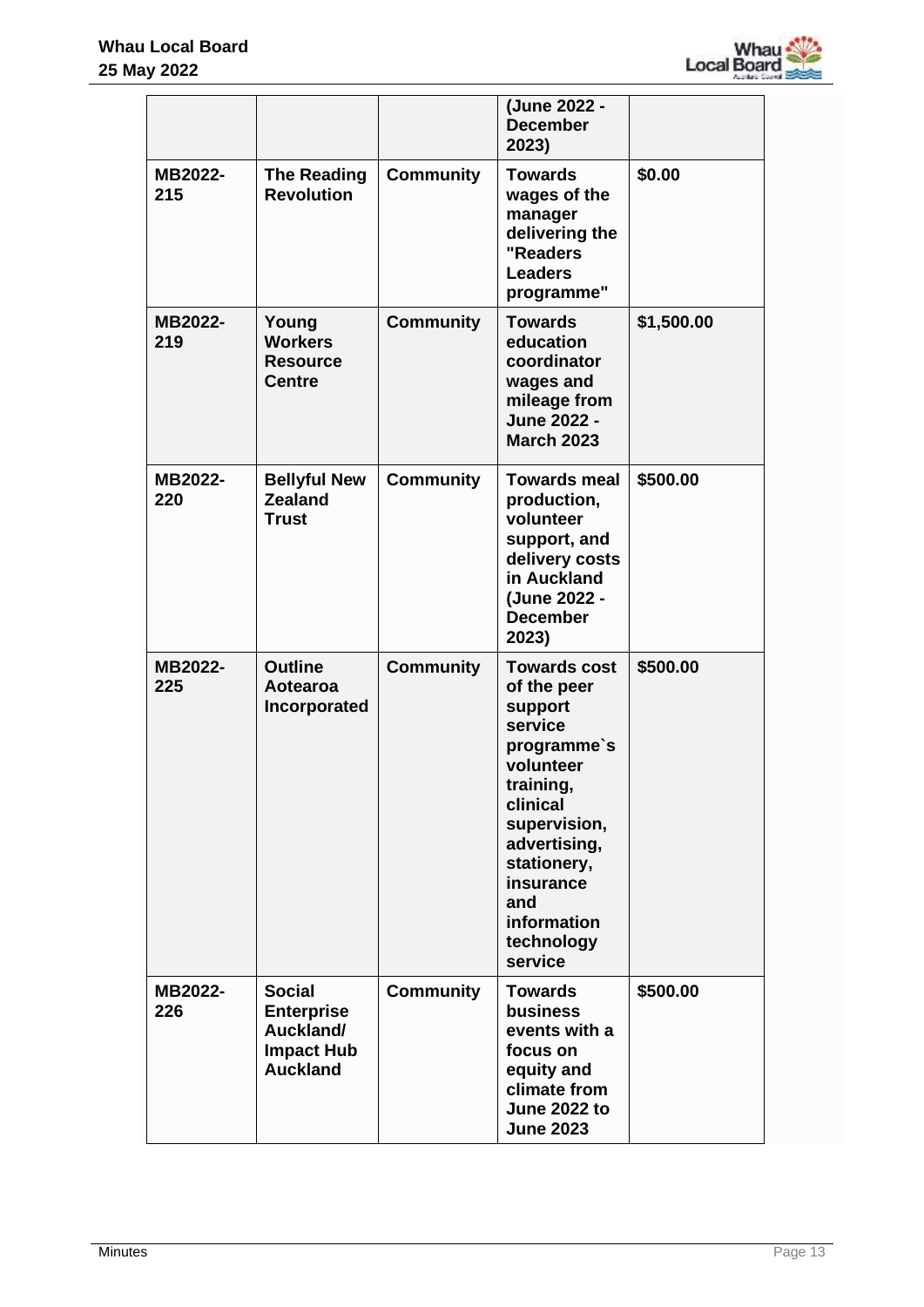

| MB2022-<br>229 | <b>The StarJam</b><br><b>Charitable</b><br><b>Trust</b> | <b>Community</b> | <b>Towards the</b><br>workshops<br>costs of tutor<br>fees, venue<br>hire, tutor<br>and volunteer<br>training,<br>regional<br>programme<br>coordinator's<br>salary and<br>equipment<br>between 1st<br><b>June 2022 to</b><br>31st<br><b>December</b><br>2022 | \$2,000.00 |
|----------------|---------------------------------------------------------|------------------|-------------------------------------------------------------------------------------------------------------------------------------------------------------------------------------------------------------------------------------------------------------|------------|
| MB2022-<br>232 | <b>Garden to</b><br><b>Table Trust</b>                  | <b>Community</b> | <b>Towards the</b><br>salary,<br>mileage and<br>home office<br>costs of three<br>regional<br>coordinators<br>of the<br>"Garden to<br><b>Table Food</b><br><b>Education</b><br>Programme"                                                                    | \$1,500.00 |
| MB2022-<br>234 | Fiji Girmit<br><b>Foundation</b>                        | <b>Community</b> | <b>Towards the</b><br><b>Girmit</b><br>musical<br>festival and<br><b>Girmit</b><br>seniors<br>recognition<br>event in<br><b>Mangere</b>                                                                                                                     | \$0.00     |
| MB2022-<br>236 | <b>Big Buddy</b><br><b>Mentoring</b><br><b>Trust</b>    | <b>Community</b> | <b>Towards</b><br>operational<br>costs (such<br>as wages,<br>rent,<br>transport,<br>equipment) to<br>recruit<br>volunteer<br>mentors for<br>young boys<br>with no father<br>in their lives<br>in Auckland<br>(September<br>2022 -                           | \$1,000.00 |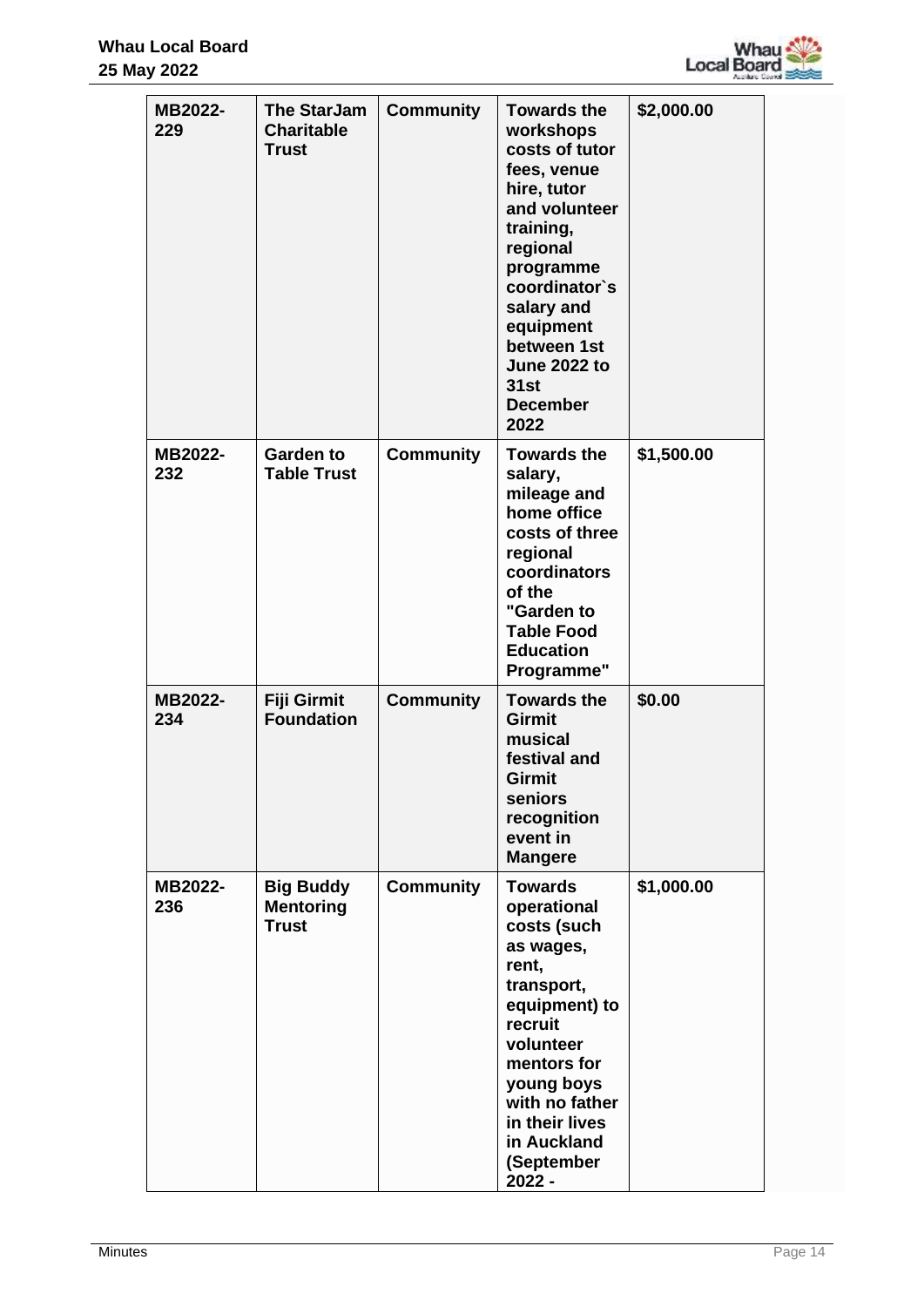

|                |                                                                                                     |                            | <b>September</b><br>2023)                                                                                                                                                                      |            |
|----------------|-----------------------------------------------------------------------------------------------------|----------------------------|------------------------------------------------------------------------------------------------------------------------------------------------------------------------------------------------|------------|
| MB2022-<br>238 | <b>Zeal</b><br><b>Education</b><br>Trust -<br>Waitākere                                             | <b>Community</b>           | <b>Towards</b><br>youth worker<br>wages and<br>resources for<br><b>Zeal Nights in</b><br>west<br><b>Auckland</b><br>(July 2022 -<br><b>June 2023)</b>                                          | \$2,500.00 |
| MB2022-<br>239 | <b>The</b><br><b>Operating</b><br><b>Theatre</b><br>Trust t/a Tim<br><b>Bray Theatre</b><br>Company | <b>Arts and</b><br>culture | <b>Towards Gift</b><br>a Seat<br>funding for<br>2,700 children<br>to attend The<br><b>Whale Rider</b><br>in their local<br>area for free<br>(September<br>$2022 -$<br><b>December</b><br>2022) | \$0.00     |
| MB2022-<br>240 | Age<br><b>Concern</b><br><b>Auckland</b><br>Incorporated                                            | <b>Community</b>           | <b>Towards</b><br>delivering<br>specialized<br>Asian<br>services to<br>Chinese,<br><b>Korean and</b><br><b>Japanese</b><br>people aged<br>65 and older<br>across<br><b>Auckland</b>            | \$2,000.00 |
| MB2022-<br>243 | <b>Anxiety New</b><br><b>Zealand</b><br><b>Trust</b>                                                | <b>Community</b>           | <b>Towards the</b><br>marketing<br>material<br>costs and<br>wages of co-<br>ordinators<br>and<br>facilitators of<br>the<br><b>Community</b><br><b>Education</b><br><b>Webinars</b>             | \$0.00     |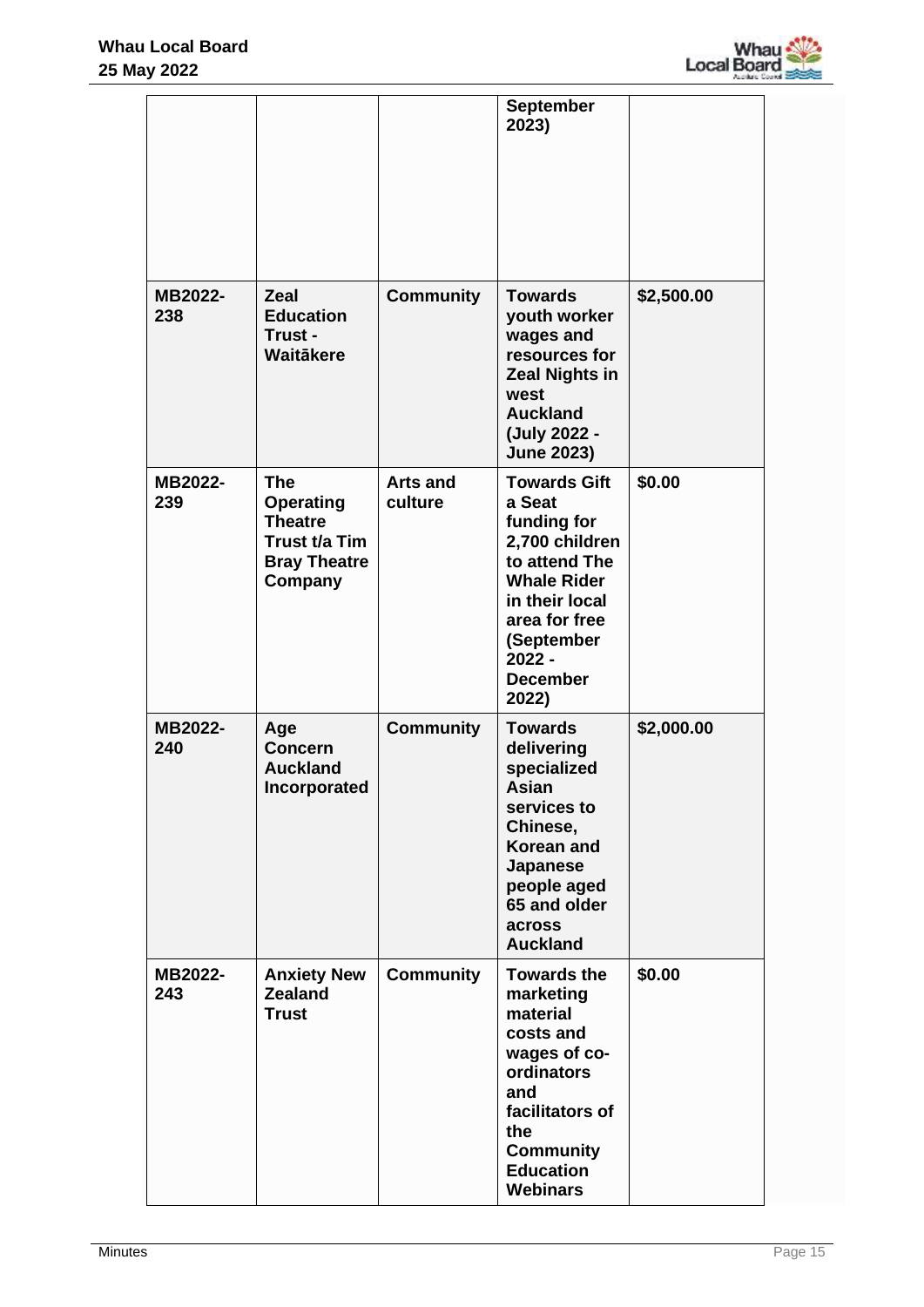

| MB2022-<br>245 | <b>Sport</b><br>Waitākere<br><b>Trust</b>                                            | <b>Community</b> | <b>Towards</b><br>developing<br>ethnic<br>leaders<br>project in<br><b>Henderson</b><br>from<br><b>September</b><br>2022 to<br>August 2023                                                     | \$1,500.00  |
|----------------|--------------------------------------------------------------------------------------|------------------|-----------------------------------------------------------------------------------------------------------------------------------------------------------------------------------------------|-------------|
| MB2022-<br>248 | <b>KidsCan</b><br><b>Charitable</b><br><b>Trust</b>                                  | <b>Community</b> | <b>Towards</b><br>items to<br>deliver the<br><b>KidsCan</b><br>programme in<br>schools and<br>early<br>childhood<br>centres in<br><b>Auckland</b><br>(June 2022 -<br><b>December</b><br>2022) | \$1,000.00  |
| MB2022-<br>255 | <b>Habitat for</b><br><b>Humanity</b><br><b>Northern</b><br><b>Region</b><br>Limited | <b>Community</b> | <b>Towards</b><br>healthy<br>homes<br>interventions<br>and winter<br>warmer<br>essentials<br>from June<br>2022 to<br>August 2022                                                              | \$1,000.00  |
|                |                                                                                      |                  |                                                                                                                                                                                               |             |
| <b>Total</b>   |                                                                                      |                  |                                                                                                                                                                                               | \$18,500.00 |

# **CARRIED**

## **15 Whau Toilet Provision Assessment 2022**

Thomas Dixon was in attendance to speak to this item.

Resolution number WH/2022/50

MOVED by Chairperson K Thomas, seconded by Member J Rose:

## **That the Whau Local Board:**

- **a) adopt the Whau Toilet Provision Assessment 2022 (agenda report Attachment A).**
- **b) thank Thomas Dixon, Parks and Places Specialist, for his attendance to speak to the item.**

# **CARRIED**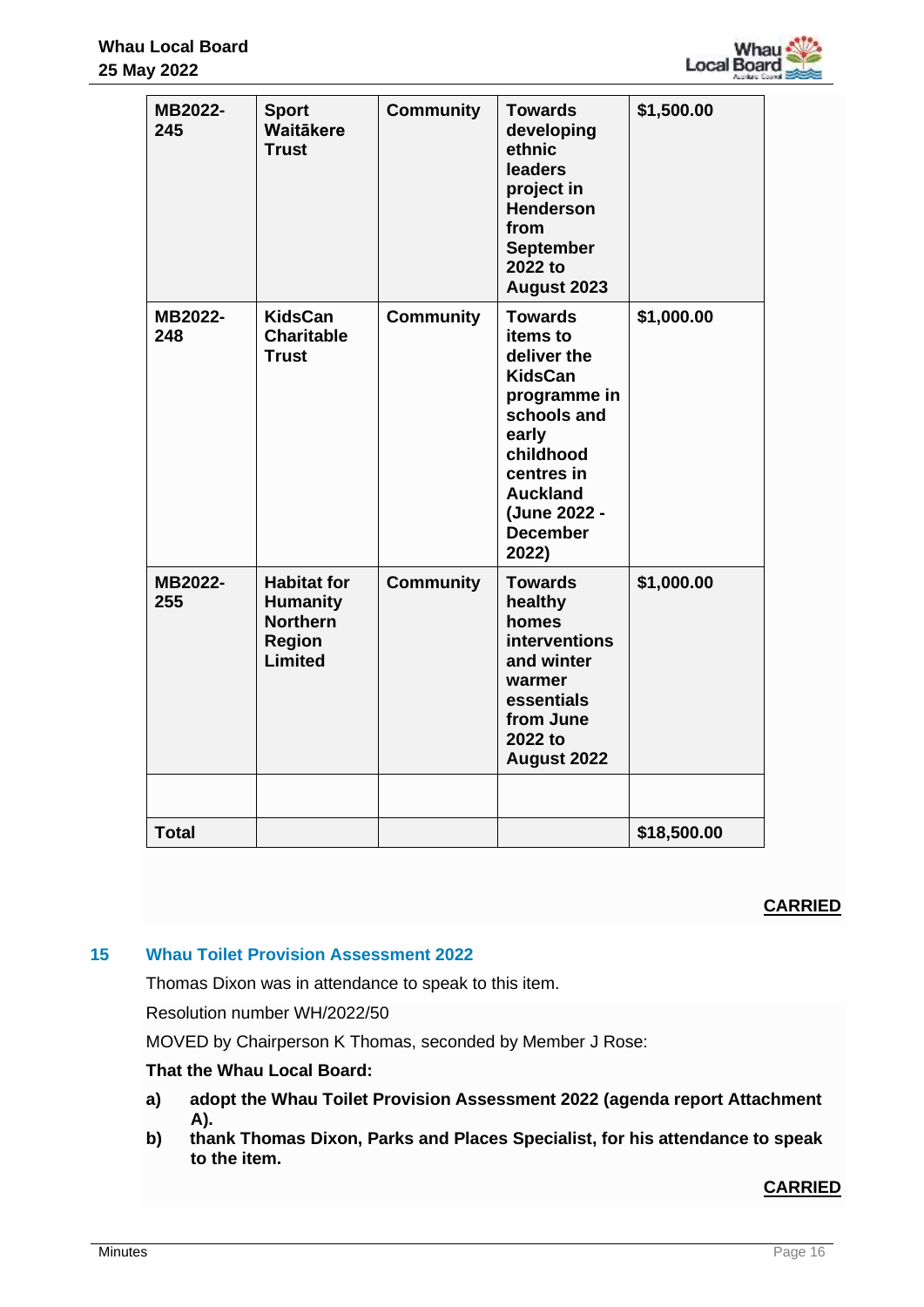

#### **16 Endorsing Business Improvement District (BID) target rate grants for 2022/2023**

Resolution number WH/2022/51

MOVED by Member W Piper, seconded by Deputy Chairperson F Amosa:

#### **That the Whau Local Board:**

- **a) recommend to the Governing Body the setting of the targeted rates for inclusion in the Annual Budget 2022/2023 for the following Business Improvement District (BID) programmes:**
	- **i) \$154,000 for Avondale Business Association**
	- **ii) \$66,000 for Blockhouse Bay Business Association**
	- **iii) \$209,475 for New Lynn Business Association**
	- **iv) \$495,000 for Rosebank Business Association.**

#### **CARRIED**

#### **17 Draft Auckland golf investment plan**

Resolution number WH/2022/52

MOVED by Chairperson K Thomas, seconded by Deputy Chairperson F Amosa:

#### **That the Whau Local Board:**

**a) receive the report on the draft Auckland golf investment plan titled** *Where all Aucklanders benefit from publicly owned golf land***.**

**CARRIED**

## **18 Community Facilities Network Plan revised Action Plan (2022)**

Resolution number WH/2022/53

MOVED by Chairperson K Thomas, seconded by Member C Farmer:

#### **That the Whau Local Board:**

- **a) receive the report on the revised Community Facilities Network Plan Action Plan (2022) with reservations, noting a number of concerns.**
- **b) note the acknowledgement of risk that development of the revised Community Facilities Network Plan Action Plan may not match local board priorities.**
- **c) note that the Whau Local Board area has few assets as it sits across the boundary of two legacy councils.**
- **d) note that the Whau area is undergoing intensive brownfield development especially around Avondale and New Lynn while the focus for new assets in the Community Facilities Network Plan 2022 is in greenfield areas.**
- **e) note that the Community Facilities Network Plan 2022 and the process for identifying area-based actions do not address the shortage of assets within the Whau.**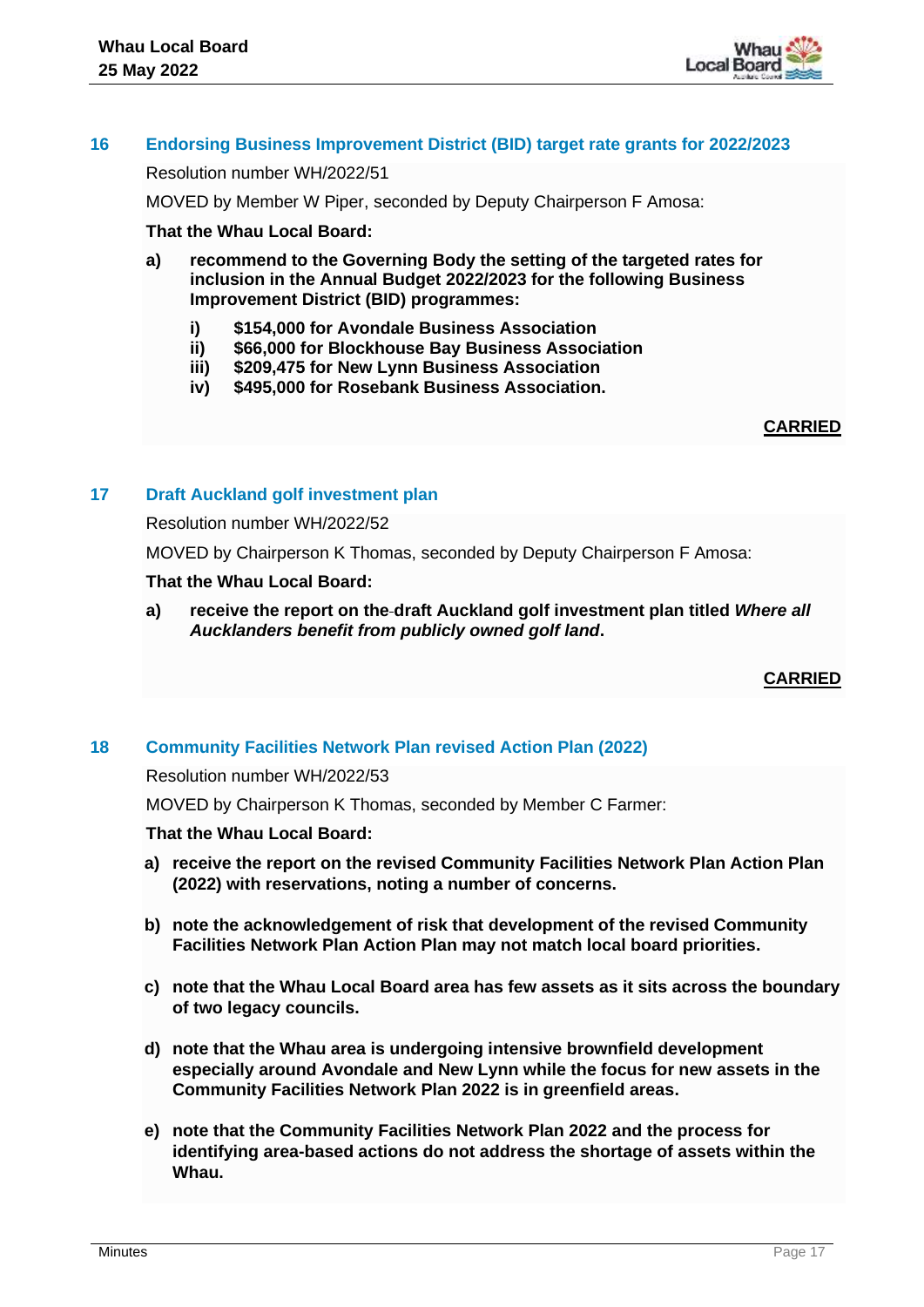- **f) note the 2016 Central West Community Needs Assessment and Facilities Investigation, of which the need for a new aquatic and recreation facility in the Whau local board area was a key finding.**
- **g) note that the Whau Aquatic and Recreation Facility was subsequently adopted as a One Local Initiative (OLI) and was approved for funding in the 2018 Long-term Plan (LTP) and was already well into the site identification phase when the financial impacts of COVID-19 led to it being deferred in the 2021 LTP.**
- **h) note that the 2016 Central West Community Needs Assessment and Facilities Investigation was based on 2013 Census data and, given the level of intensive residential development in the Whau Local Board area in the past nine years, it would seem extremely likely that the population-based need for this facility will have significantly increased and it is concerning that this does not appear to be reflected in the revised Community Facilities Network Plan Action Plan.**
- **i) note with particular concern that the Whau Aquatic and Recreation Centre now appears, in the revised Community Facilities Network Plan Action Plan, to be subsumed by a "Central West Pool", with wording suggesting that its "on hold" status may in fact be a re-evaluation of the proposal with a view to considering alternative sites in neighbouring local board areas.**
- **j) note that neither the current facilities in Mt Albert and Henderson, nor a proposed aquatic facility in the Northwest meet the needs of Whau residents.**
- **k) request urgent advice from staff to address the above concerns, noting that none of these questions were addressed in the recent workshop despite the local board's consistent and vocal advocacy for the retention and progression of the Whau Aquatic and Recreation Centre and high levels of public support for the proposed facility.**

**CARRIED**

# **19 Auckland Council's Quarterly Performance Report: Whau Local Board for quarter three 2021/2022**

Resolution number WH/2022/54

MOVED by Chairperson K Thomas, seconded by Deputy Chairperson F Amosa:

## **That the Whau Local Board:**

- **a) receive the performance report for quarter three ending 31 March 2022.**
- **b) approve the reallocation of \$2,500 underspent budget towards Community Grants Whau (ID 580).**

**CARRIED**

## **20 Local board feedback on Auckland Transport's proposed speed limit changes**

Resolution number WH/2022/55

MOVED by Chairperson K Thomas, seconded by Member W Piper:

#### **That the Whau Local Board:**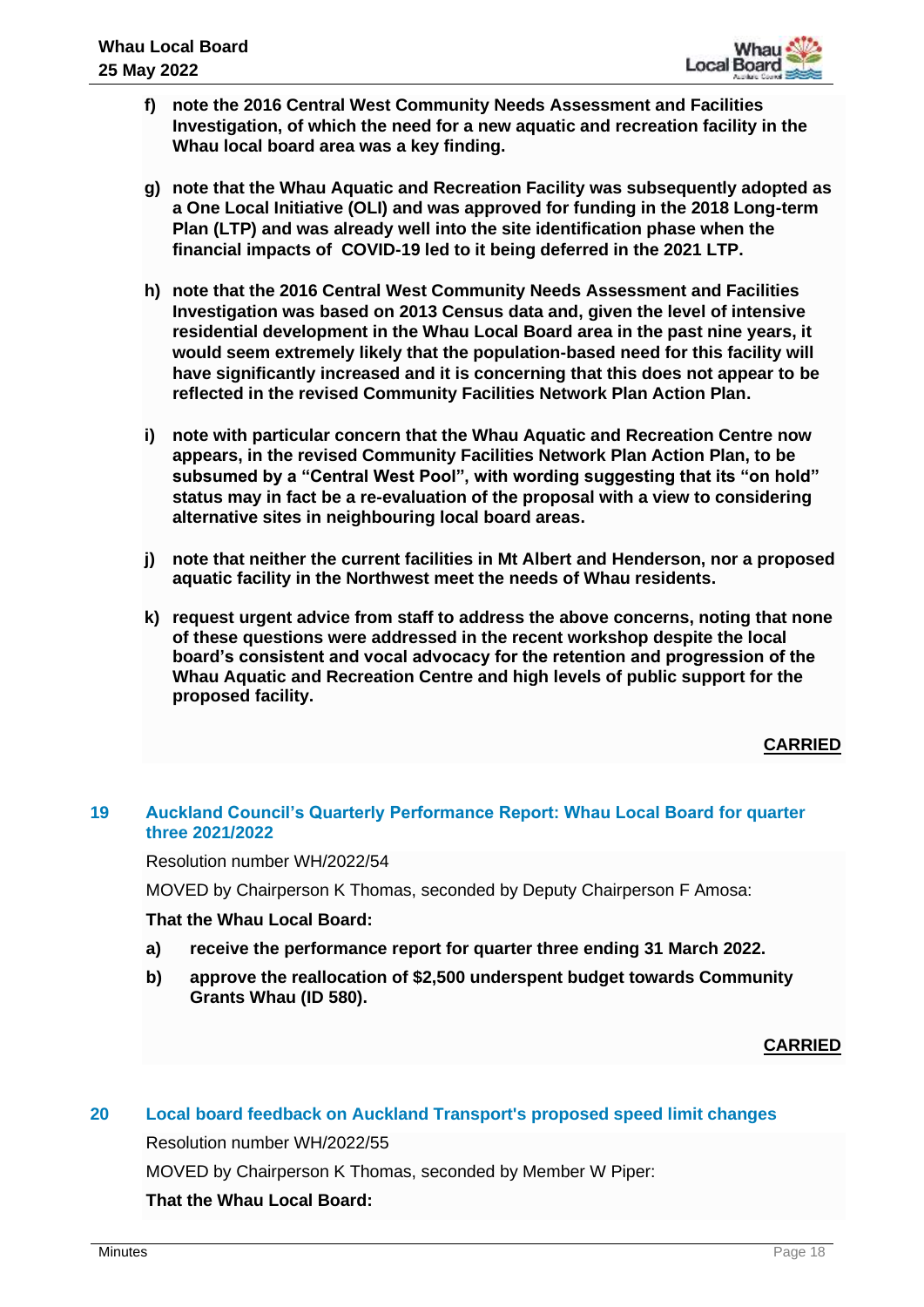

- **a) reiterate its support in principle for reduction in speed limits as part of the Road to Zero programme, alongside other safety interventions such as infrastructure.**
- **b) reiterate its request, made in March 2022 in respect of the Interim Speed Management Plan but equally relevant here, that staff review the extent of perimeters for areas around schools proposed to be subject to lower speed limits, particularly in the Kelston area, to ensure that the settings are appropriate, noting the potential impacts on surrounding streets.**
- **c) request that staff include, as part of any review into speed limits around schools, consideration around the times of the day and week at which reductions will operate, noting that in areas such as Kelston with a high concentration of schools the extent of restrictions will be significant.**

# **CARRIED**

## **21 Reporting back a decision made under delegation**

Resolution number WH/2022/56

MOVED by Chairperson K Thomas, seconded by Member J Rose:

#### **That the Whau Local Board:**

**a) receive the decision made under delegation on 14 April 2022 providing feedback from the Whau Local Board for inclusion in Auckland Council's submission on the Ministry for the Environment's consultation document:** *Te kapanoni i te hangarua***: Transforming recycling.**

## **CARRIED**

## **22 Whau Local Board Workshop Records**

Resolution number WH/2022/57

MOVED by Chairperson K Thomas, seconded by Deputy Chairperson F Amosa:

## **That the Whau Local Board:**

**a) note the records of the workshops held on 13 and 27 April 2022.**

## **CARRIED**

## **23 Governance Forward Work Calendar**

Resolution number WH/2022/58

MOVED by Chairperson K Thomas, seconded by Deputy Chairperson F Amosa:

## **That the Whau Local Board:**

**a) receive the governance forward work calendar for May 2022.**

# **CARRIED**

## **24 Consideration of Extraordinary Items**

There was no consideration of extraordinary items.